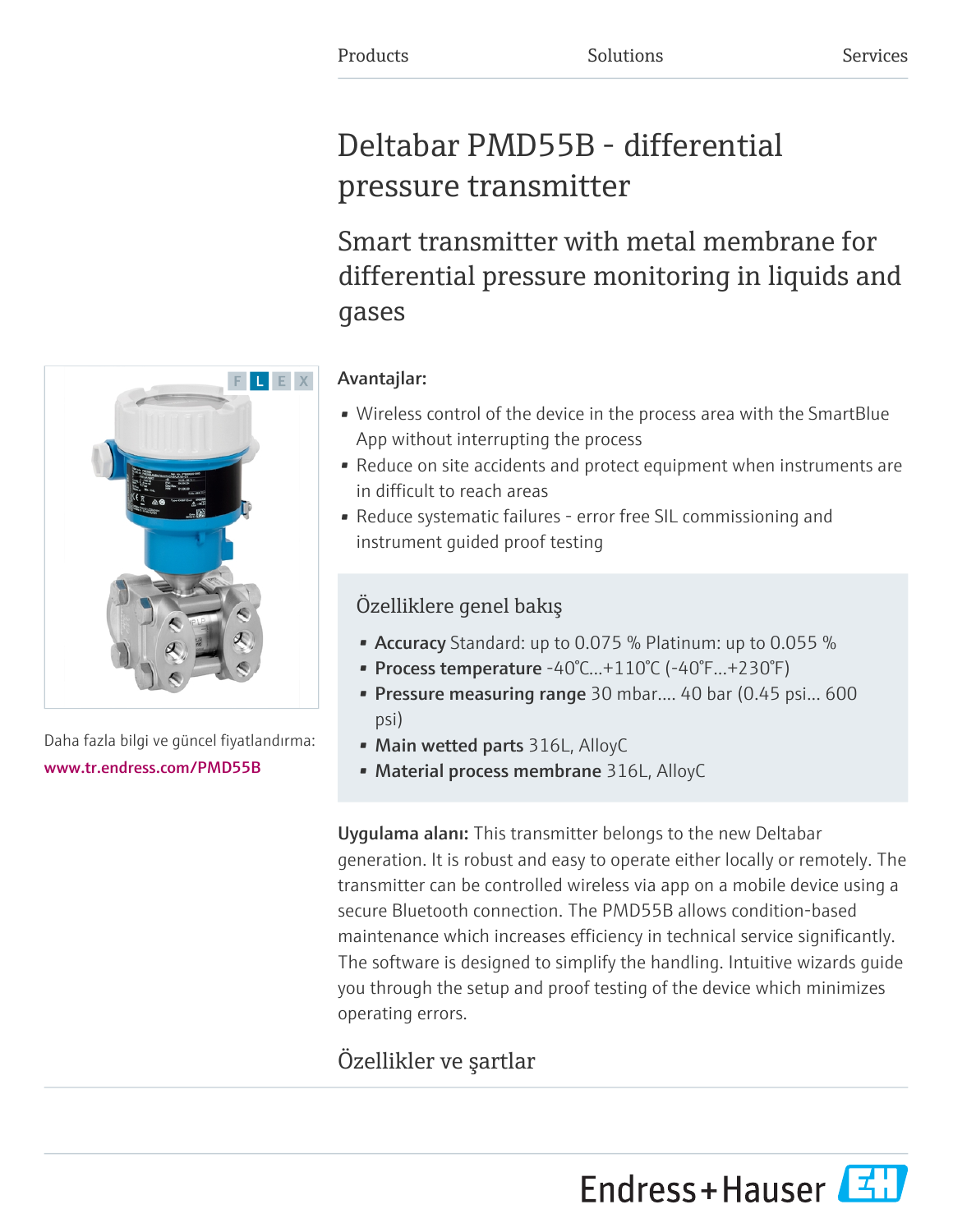## Steam Measuring principle

Differential pressure

Pressure Measuring principle

Differential pressure

#### Characteristic

Transmitter with metal membrane for differential pressure monitoring in liquids or gases. Intuitive and clear wizard for commissioning

#### Supply voltage

Ex d, Ex e, non-Ex: 10.5...35V DC Ex i: 10.5...30V DC

#### Reference Accuracy

Standard: up to 0.075 % Platinum: up to 0.055 %

#### Long term stability

0.05 % of URL/ year 0.13 % of URL/ 5 years 0.23 % of URL/ 10 years

#### Process temperature

-40°C...+110°C (-40°F...+230°F)

#### Ambient temperature

-40°C...+85°C (-40°F...+185°F)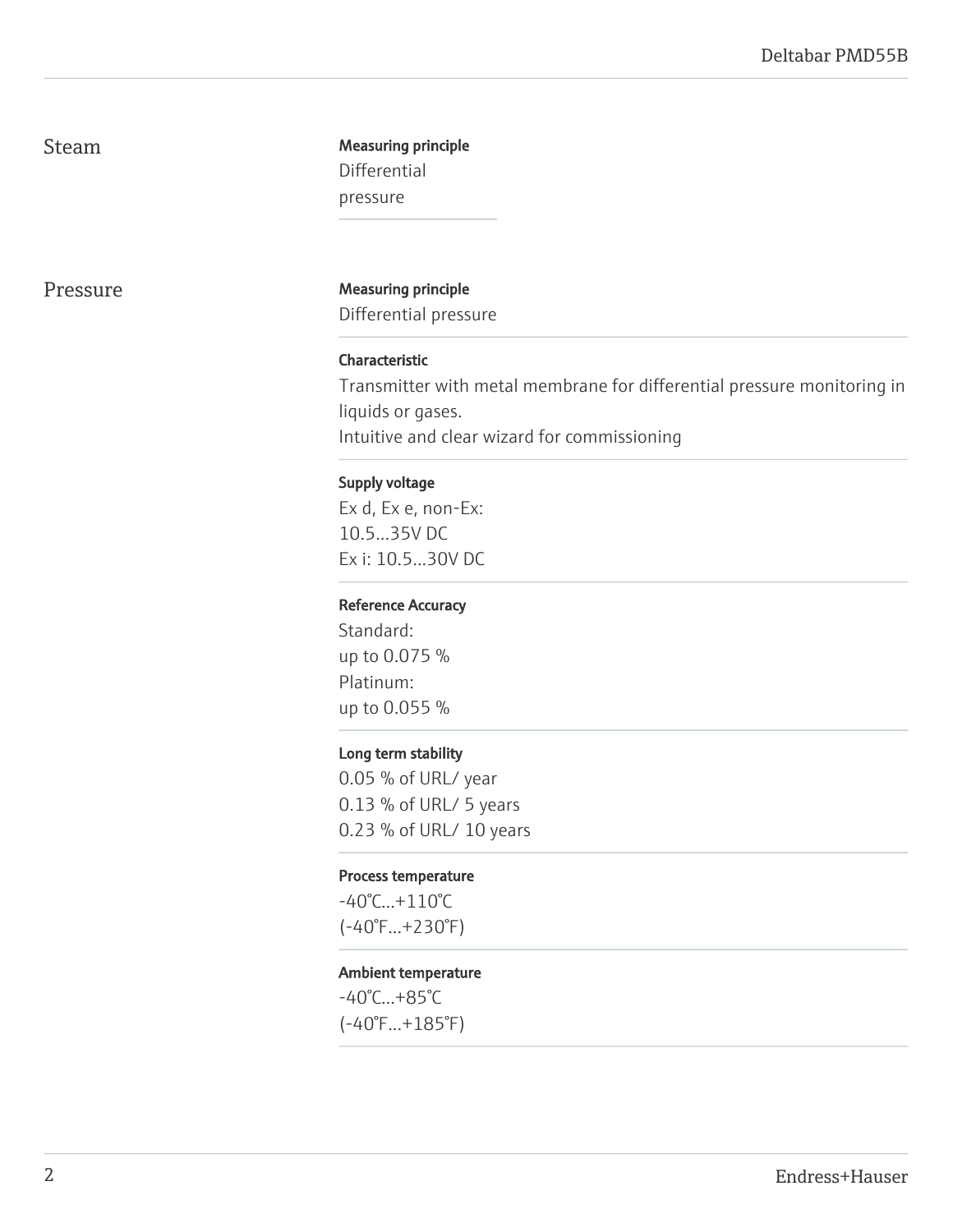#### Pressure

Measuring cell 30 mbar...40 bar (0.45 psi...600 psi)

Smallest calibratable span 0.3 mbar (0.0045 psi)

Max. Turn down 100:1

Max. overpressure limit 250 bar (3750 psi)

Process connection NPT1/4-18, RC1/4"

Material process membrane

316L, AlloyC

Material gasket PTFE, FKM, EPDM, FFKM

Fill fluid Silicone oil, Inert oil

Material housing Aluminium

Communication 4...20 mA HART

Certificates / Approvals

ATEX, CSA, IECEx, JPN Ex, INMETRO, NEPSI, UK Ex

Safety approvals

SIL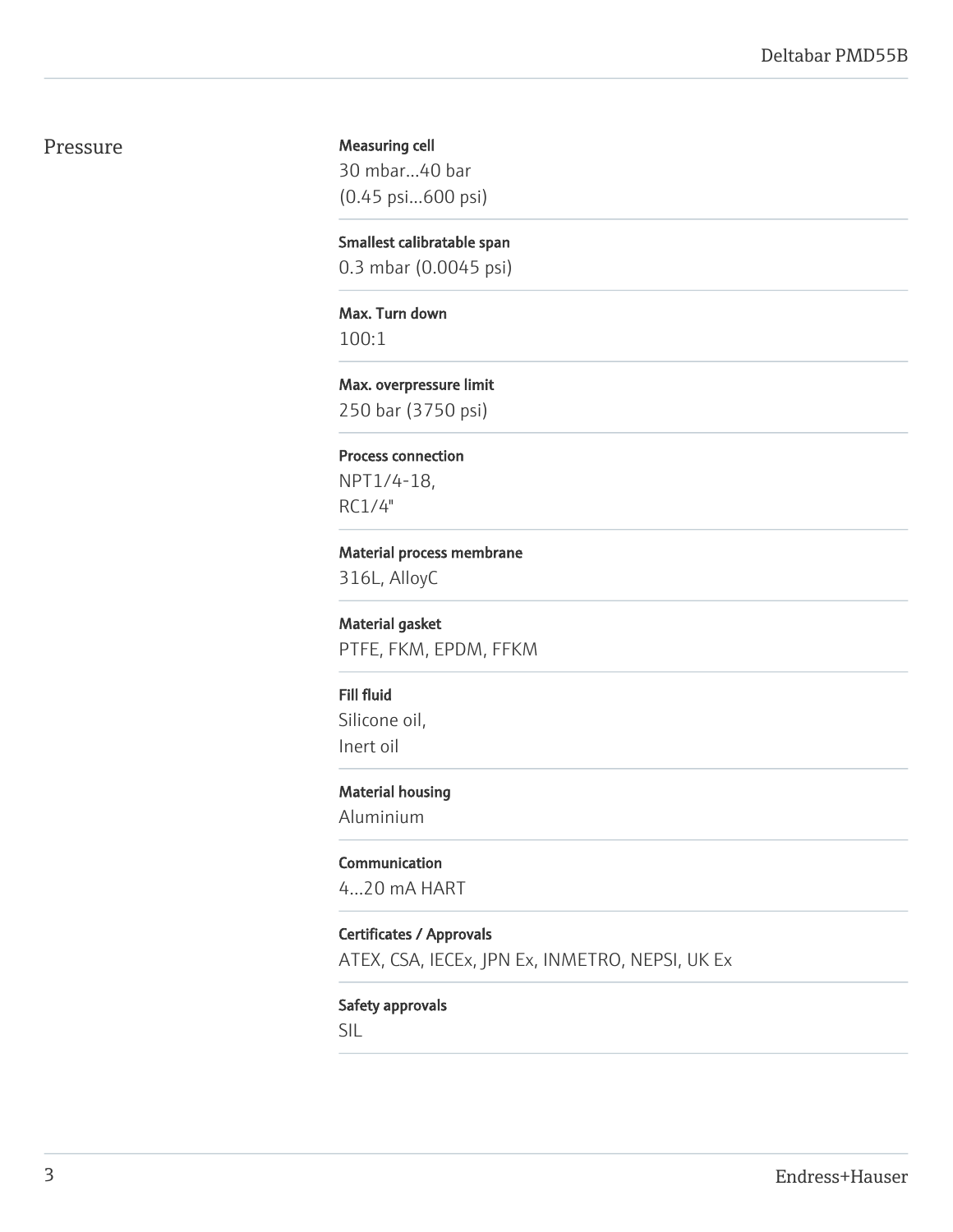### Pressure

#### Design approvals

EN10204-3.1, NACE MR0175, NACE MR0103

#### Drinking water approvals

NSF, KTW

#### Specialities

Bluetooth® Operation and maintenance SmartBlue App, RFID TAG for easy identification, Plug and play functionalities

### Liquids Measuring principle

Differential pressure

#### Product headline

Transmitter with metal membrane for differential pressure monitoring in liquids or gases. Intuitive and clear wizard for commissioning

#### Sensor features

Fill fluid: Inert oil, Silicone oil

#### Transmitter features

Bluetooth® Operation and maintenance SmartBlue App, RFID TAG for easy identification, Plug and play functionalities

#### Wetted materials

316L, Alloy

#### Measuring range

30 mbar...40 bar (0.45 psi...600 psi)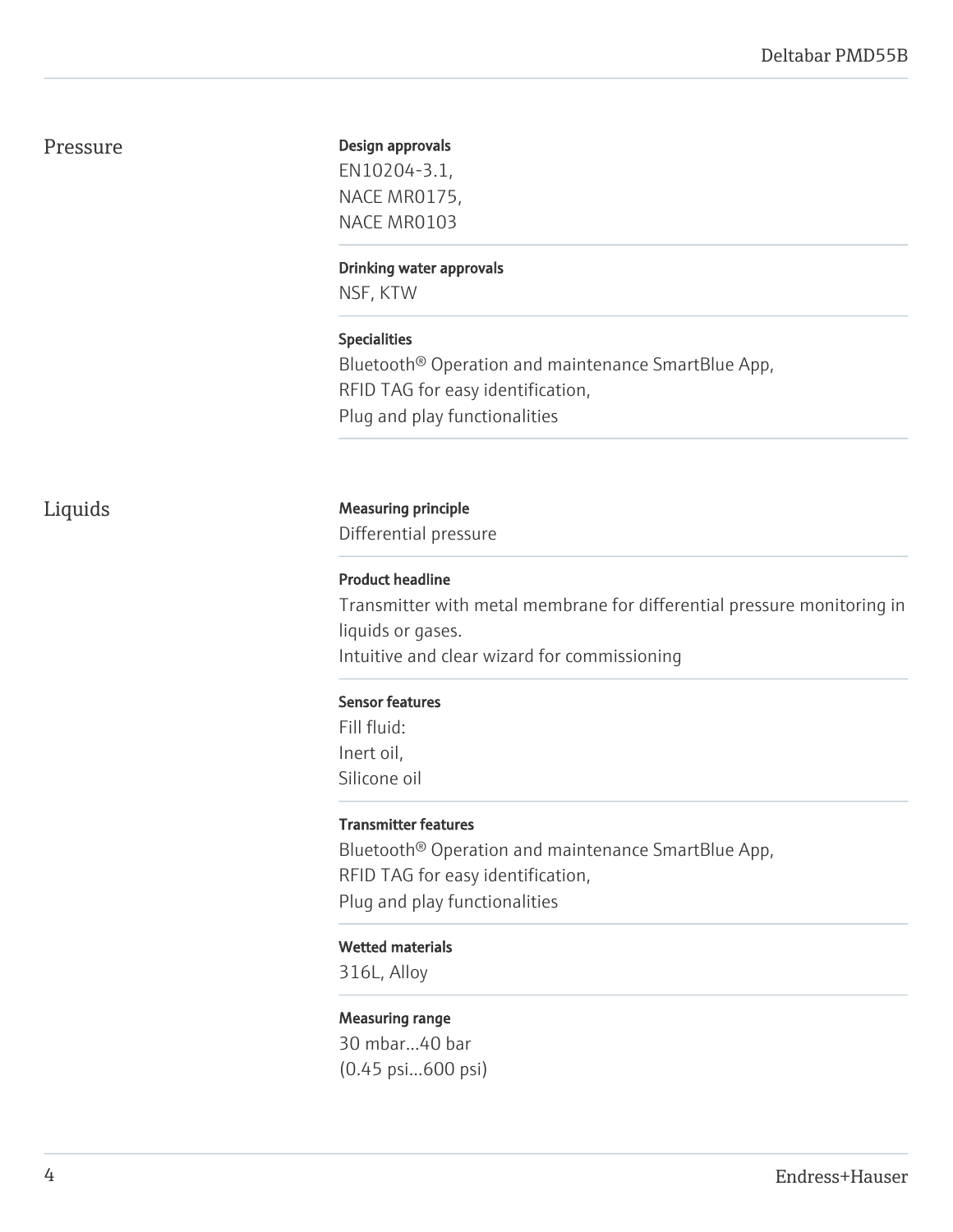## Liquids

#### Medium temperature range

-40°C...+110°C (-40°F...+230°F)

#### Ambient temperature range

-40°C...+85°C (-40°F...+185°F)

#### Transmitter housing material

Aluminium

#### Display/Operation

Configuration via local display and operating tools possible Remote display available

#### **Outputs** 4...20 mA HART

#### Digital communication

HART

Hazardous area approvals ATEX, CSA, IECEx

## Functional safety

SIL

#### Material certificates

EN10204-3.1, NACE MR0175, NACE MR0103

Continuous / Liquids Measuring principle

Differential pressure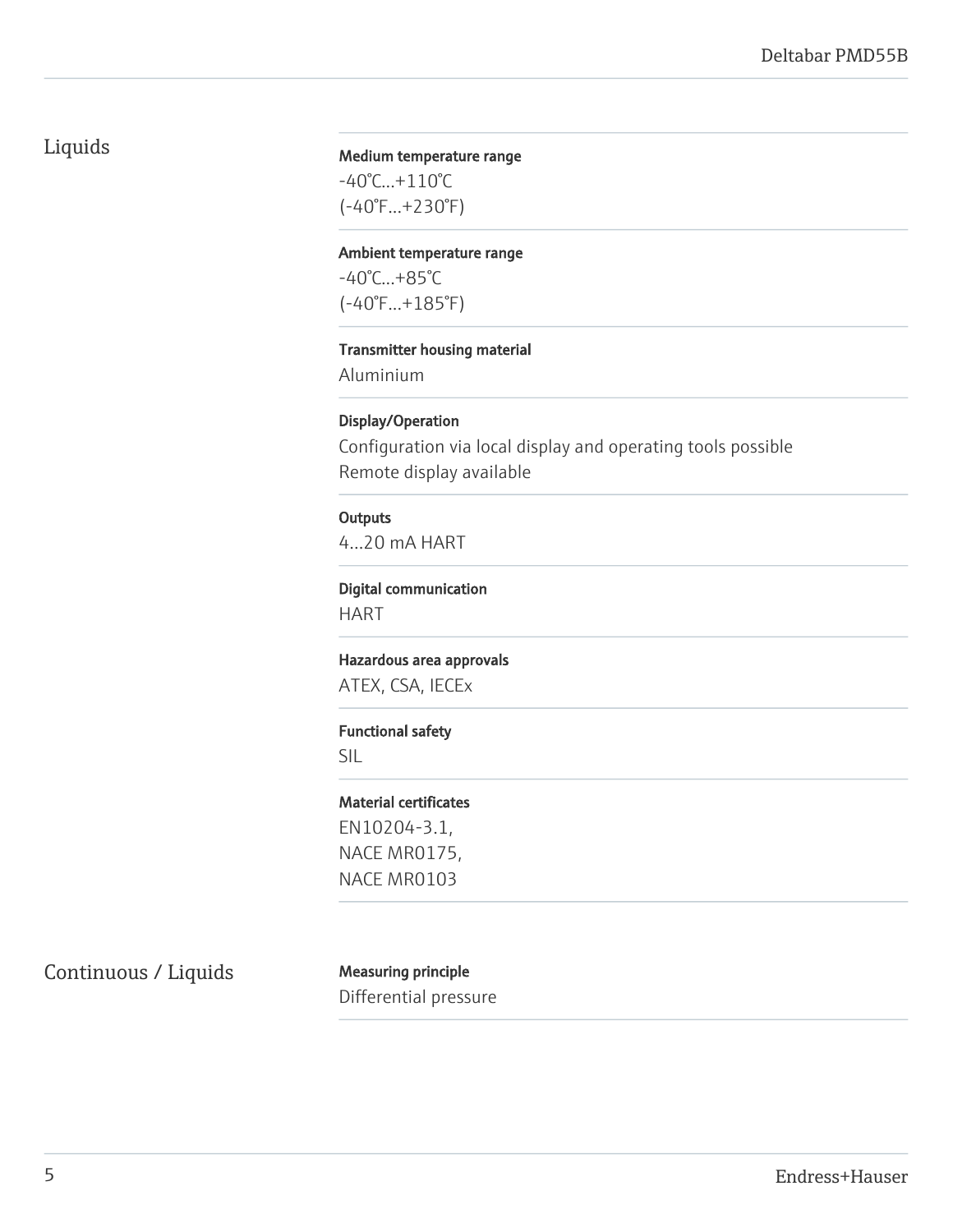### Continuous / Liquids

#### Characteristic / Application

Transmitter with metal membrane for differential pressure monitoring in liquids or gases. Intuitive and clear wizard for commissioning

#### Specialities

Bluetooth® Operation and maintenance with SmartBlue App, RFID TAG for easy identification, Plug and play functionalities

#### Supply / Communication

Ex d, Ex e, non-Ex:: 10.5...35V DC Ex i: 10.5...30V DC

#### **Accuracy**

Standard: up to 0.075 % Platinum: up to 0.055 %

#### Long term stability

0.05 % of URL/ year 0.13 % of URL/ 5 years 0.23 % of URL/ 10 years

#### Ambient temperature

-40°C...+85°C (-40°F...+185°F)

#### Process temperature

-40°C...+110°C (-40°F...+230°F)

#### Process pressure absolute / max. overpressure limit

250 bar (3750 psi)

#### Pressure measuring range

30 mbar.... 40 bar (0.45 psi... 600 psi)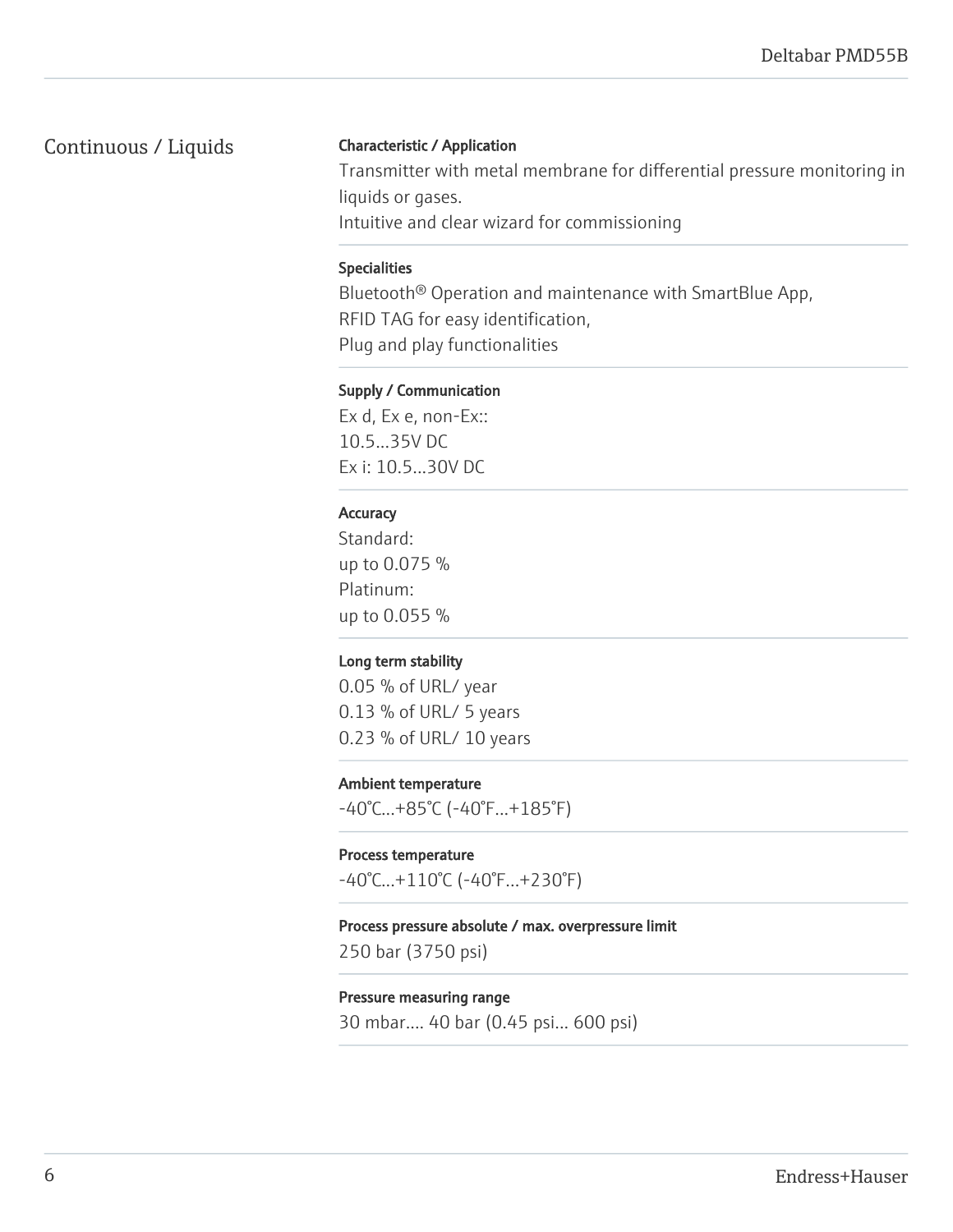## Continuous / Liquids

Main wetted parts 316L, AlloyC

Process connection NPT 1/4-18, RC1/4"

Communication 4...20 mA HART

Certificates / Approvals ATEX, CSA, IECEx, JPN Ex, INMETRO, NEPSI, UK Ex

Safety approvals

SIL

#### Design approvals

EN 10204-3.1, NACE MR0175, NACE MR0103, AD2000

Drinking water approvals

NSF, KTW

#### Application limits

None

#### Gas Gas **Measuring principle**

Differential pressure

#### Product headline

Transmitter with metal membrane for differential pressure monitoring in liquids or gases.

Intuitive and clear wizard for Commissioning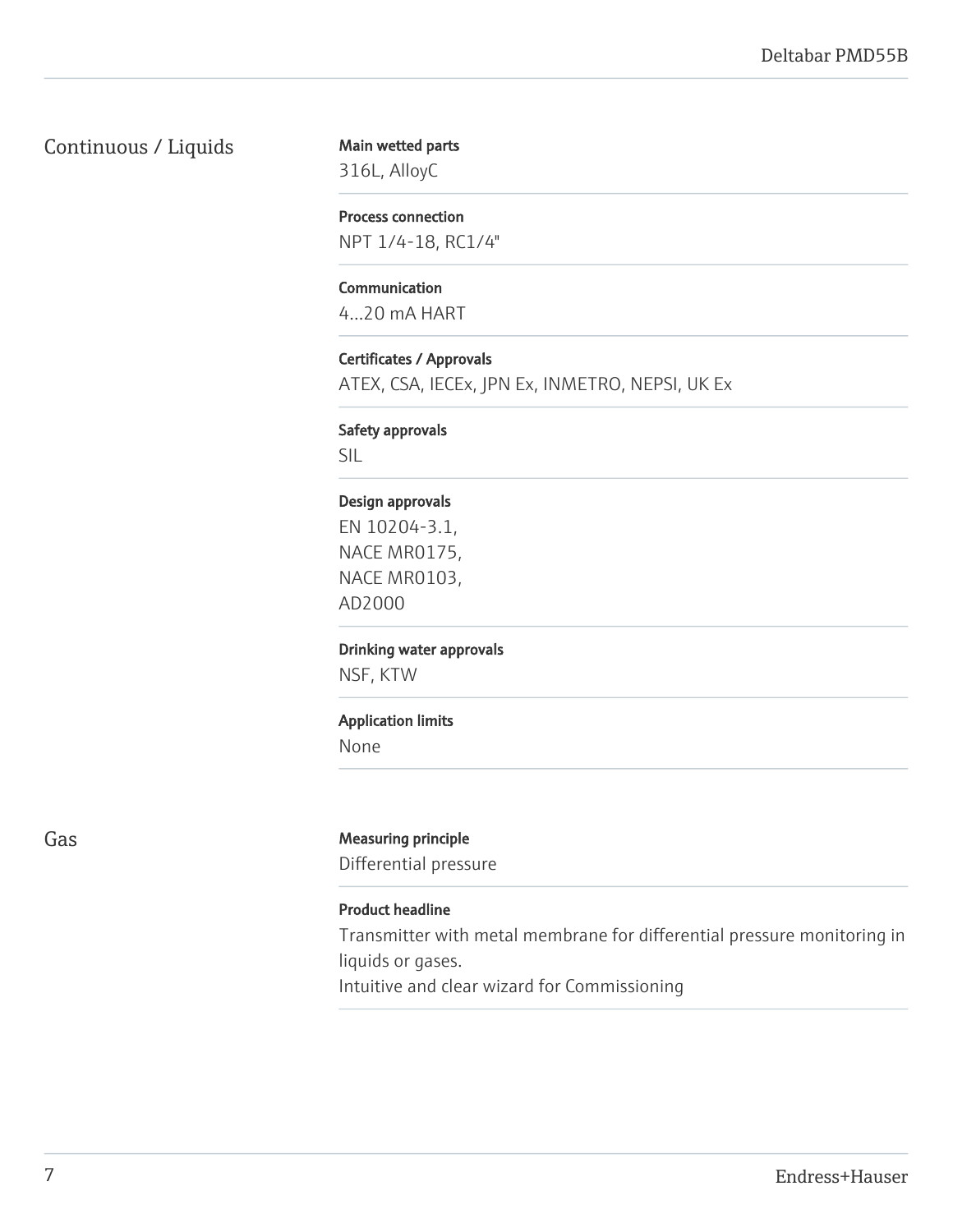#### Sensor features

Fill fluid: Inert oil, Silicone oil

#### Transmitter features

Bluetooth® Operation and maintenance SmartBlue App, RFID TAG for easy identification, Plug and play functionalities

#### Wetted materials

316L, Alloy

#### Measuring range

30 mbar...40 bar (0.45 psi...600 psi)

#### Medium temperature range

-40°C...+110°C (-40°F...+230°F)

#### Ambient temperature range

-40°C...+85°C (-40°F...+185°F)

#### Transmitter housing material

Aluminium

#### Display/Operation

Configuration via local display and operating tools possible Remote display available

#### **Outputs**

4...20 mA HART

#### Digital communication

HART